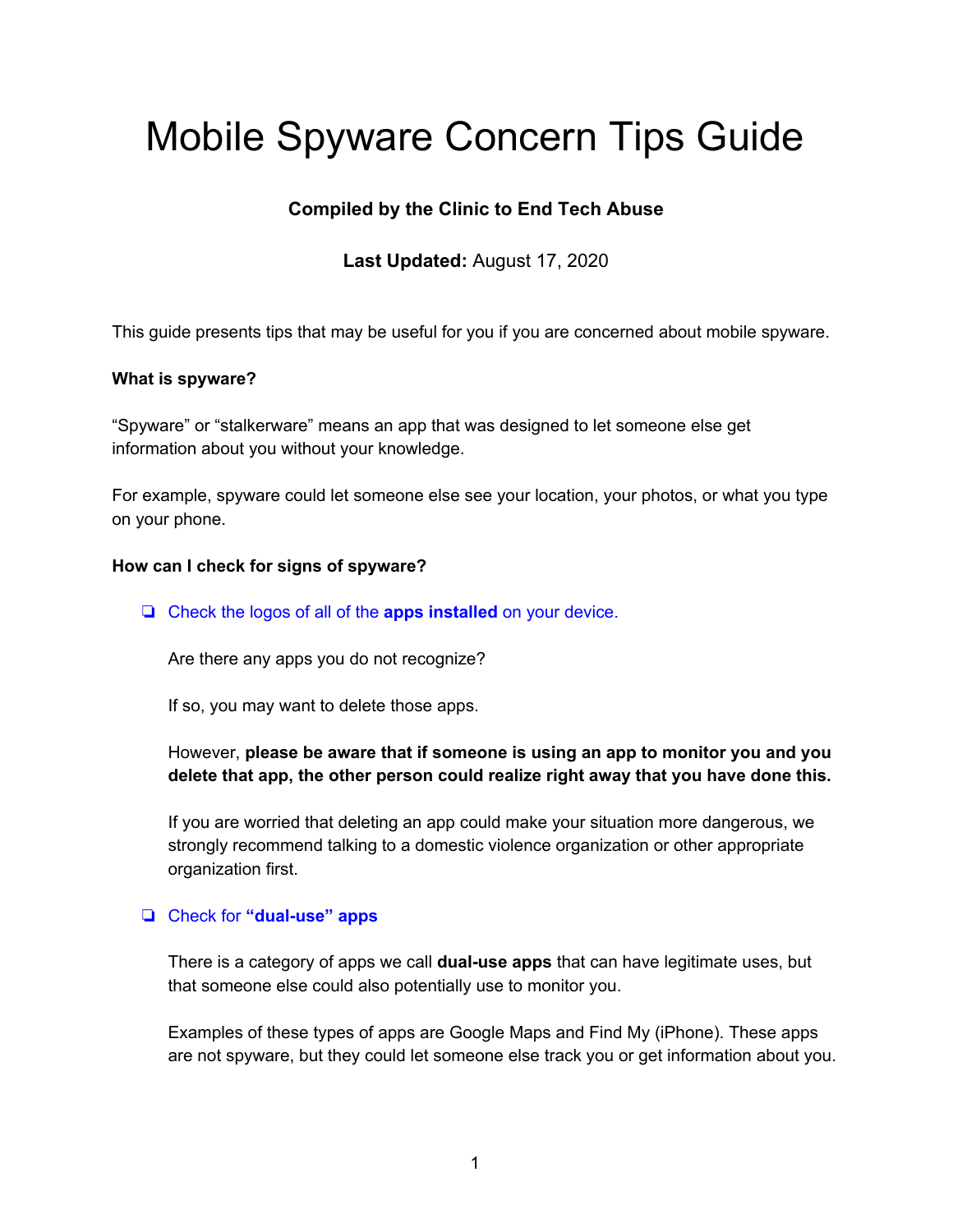We recommend that you go to the Settings menu on your phone and check the permissions those apps have. (For example, can the app get access to your location? Your camera?)

You can also check the app's settings to see if the app is set to share your location or other information with someone else.

Also, we recommend checking for apps that could allow remote access (access to your phone from another device), such as Team Viewer.

If you are worried about a "dual-use" app, you can try uninstalling it or turning it off. You can also change the app's settings.

## ❏ Consider if your phone could be **jailbroken** or **rooted**

"Jailbreaking" or "rooting" a phone is a type of phone hack in which someone changes the phone's basic security protections and permissions.

If a phone is jailbroken or rooted, this can make it easier for someone to install spyware or other harmful software on it.

If the person you are worried about has had physical access to your phone, they may have been able to get it jailbroken or rooted. On the other hand, if you have a new phone and the person you are worried about has never had physical access to it, the risk that the phone is jailbroken or rooted will be far lower.

Unfortunately, there is no easy way to find out if a phone has been jailbroken or rooted.

If you know your phone is jailbroken or rooted, or you're worried that it might be, we recommend getting a new phone if possible.

## ❏ Are you on a **family phone plan** with the person you are concerned about?

If you are on a family phone plan with someone you're concerned about, the phone plan could give that person access to information about your calls, texts, and location.

Some family phone plans also let adults on the account install tracking apps on phones that are on the plan. These apps are sometimes called "parental" apps and are usually intended to let adults monitor children. However, adults can also misuse them to track other adults.

You may want to check to see whether one of your phones or tablets, or a child's phone or tablet, has a tracking app from a phone company installed on it.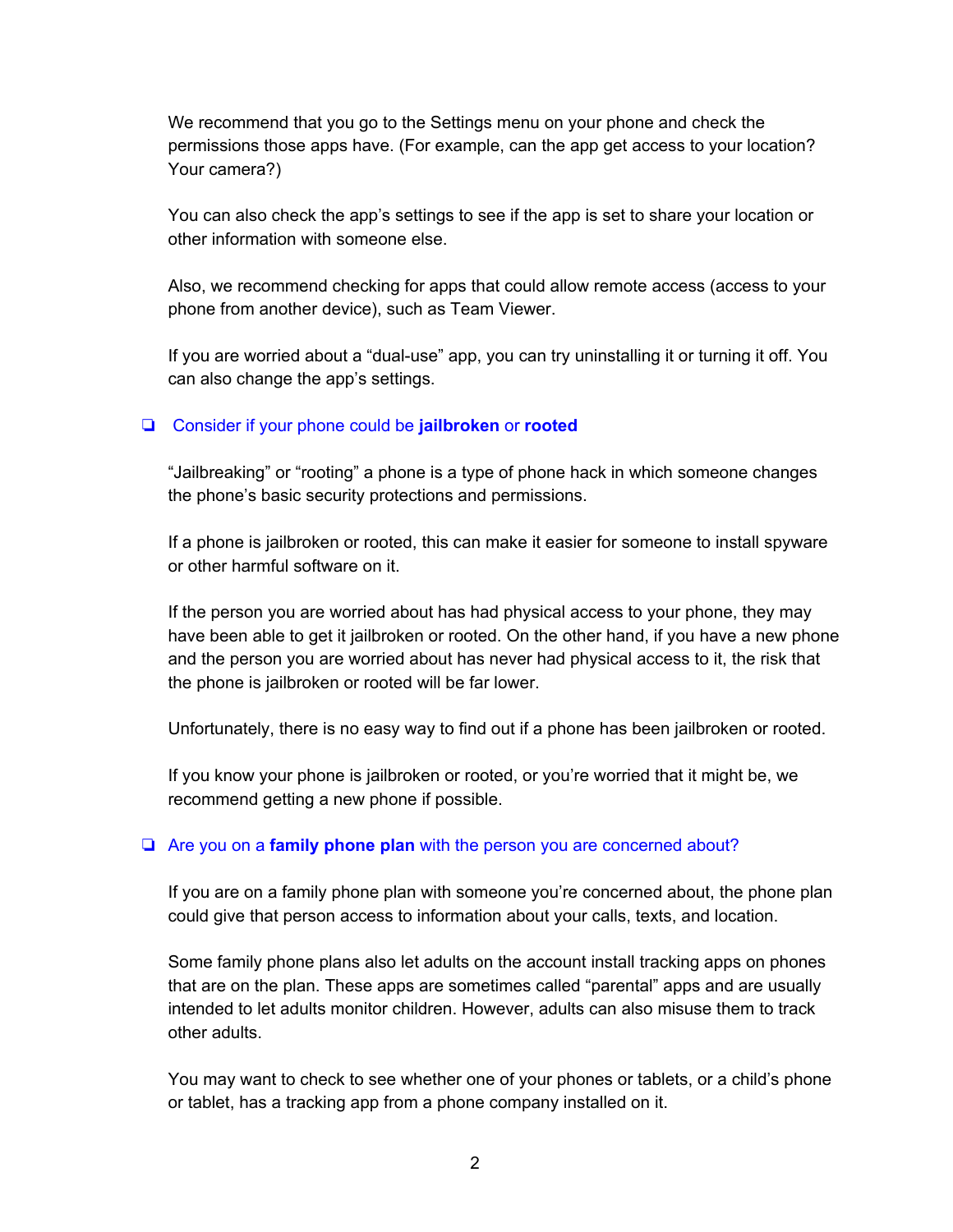Some states have laws designed to help abuse survivors leave family phone plans. You may want to ask a lawyer or domestic violence organization in your area for more information about this.

#### **What else can you do to protect yourself against spyware?**

#### ❏ Check for **software updates**

Apple, Google, and Microsoft regularly release updates to the basic software that makes your phone, tablet, or computer run. This software is called the "operating system." For Apple devices, it will usually be iOS, iPadOS, or macOS. For Samsung, Google, LG, Motorola, Nokia, and Xiaomi devices, it will usually be Android. For other devices, it will usually be Windows.

These system updates often include important security protections. We recommend that you install updates whenever they are available.

Some apps will also ask you if you'd like to update them. If you think an app is legitimate, we recommend that you use the most up-to-date version.

#### ❏ Install an **antivirus app** on your devices

Antivirus apps are able to scan your phone or computer and notify you if they find spyware, malware, or adware installed. They can also alert you if a website you are visiting may be dangerous.

There are several different antivirus apps available in the Apple App Store and Google Play Store, such as AVG Antivirus, Avast Antivirus, Kaspersky Mobile Antivirus, ESET Mobile Security & Antivirus, McAfee Mobile Security, and Malwarebytes Security.

Using an antivirus app can help make your device safer. We recommend using an antivirus app if you can.

However, be aware that antivirus apps will not necessarily flag a "dual-use" app as dangerous (see above). Spyware can also still be a risk even if you are using an antivirus app.

#### ❏ Check the security of your **accounts**

The person you are worried about could be getting information about you from one of your online accounts, instead of from spyware.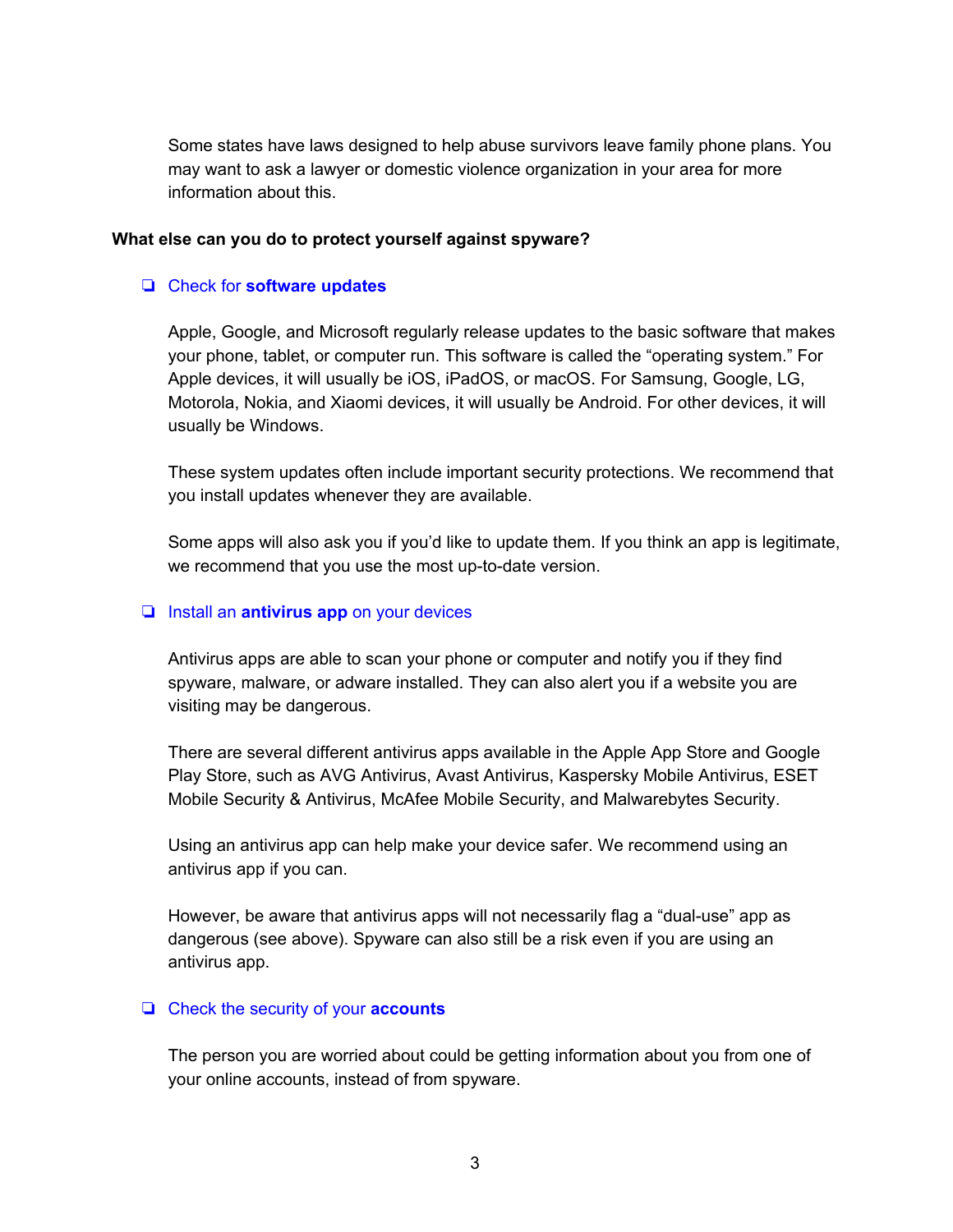For example, if someone else guesses the password to your iCloud or Google (Gmail) account, this could give them access to your location, photos, calendar, emails, notes, or iMessages, depending on the type of account and the settings you're using.

We have guides to checking the security of your accounts and adding extra protections on our website: https://www.ceta.tech.cornell.edu/resources.

#### ❏ Consider the **phone reset** option

Resetting the phone means changing the system and its settings back to their default state (the settings the phone had when it was first used).

This is sometimes called a "factory reset," since it's supposed to change the phone back to the way it was when it first left the factory.

Before doing a phone reset, we recommend backing up any information you want to save. You can back up your information by copying the information stored on your phone to another device such as a laptop.

Or, you could back up your information using an app like iCloud or Google Drive that can move your data to the cloud. This process may take a few hours depending on the amount of data you want to save (pictures, videos, chats etc.).

However, if the person you are worried about has access to your iCloud or Google account, they could see any information you back up there. This is also true for any other backup app.

It is important to highlight that, on a jailbroken or rooted phone, the phone reset option may not wipe out all spyware.

- If you have an **iPhone**:

Go to Settings > General > Reset. Tap Erase All Content and Settings.

https://support.apple.com/guide/iphone/erase-all-content-and-settings-iph7a2a93 99b/ios

- If you have a phone running **Android**:

Reset via Android settings: https://support.google.com/android/answer/6088915?hl=en

Reset via power and volume buttons (Samsung example):